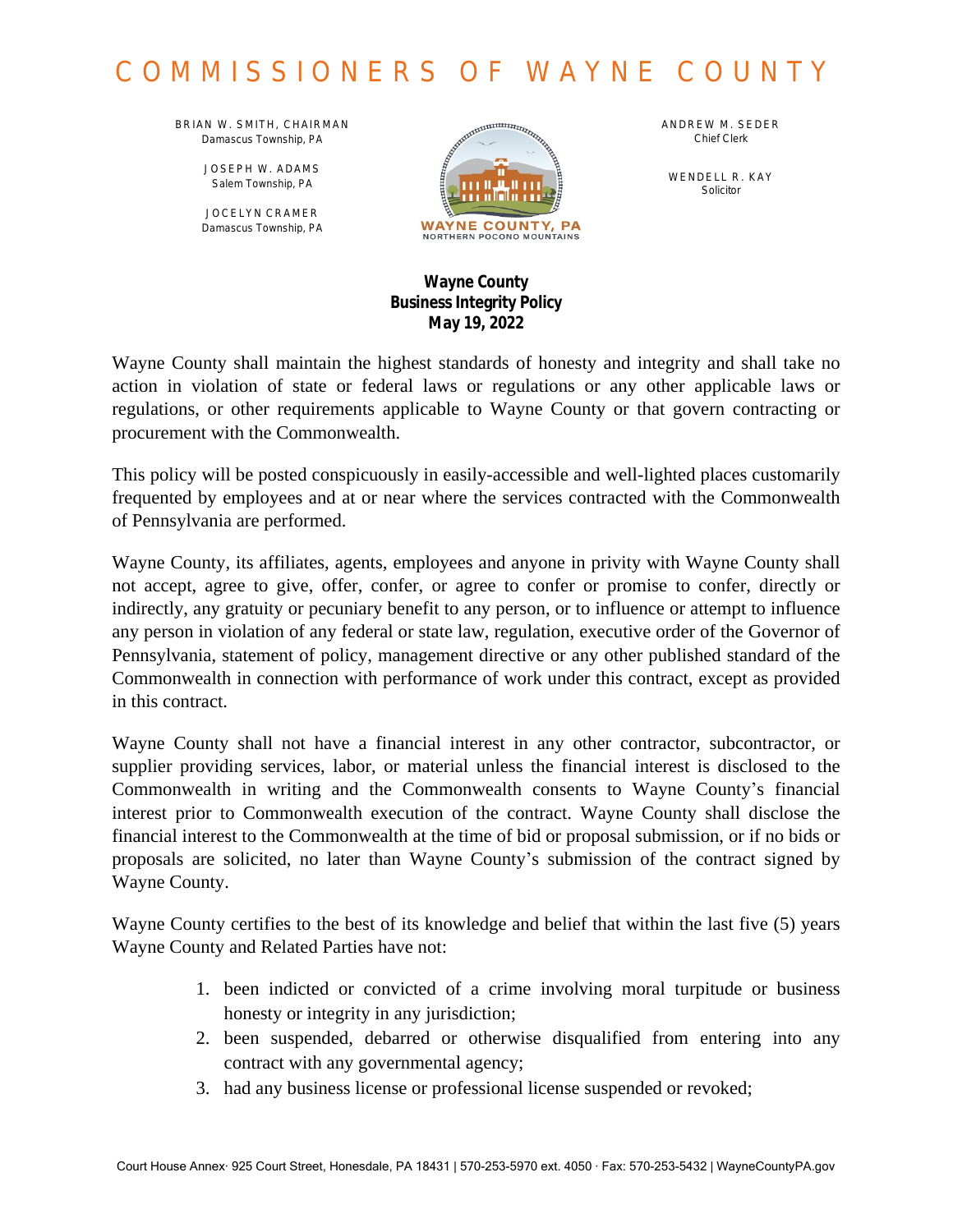## COMMISSIONERS OF WAYNE COUNTY

- 4. had any sanction or finding of fact imposed as a result of a judicial or administrative proceeding related to fraud, extortion, bribery, bid rigging, embezzlement, misrepresentation or anti-trust; and
- 5. been, and is not currently, the subject of a criminal investigation by any federal, state or local prosecuting or investigative agency and/or civil anti-trust investigation by any federal, state or local prosecuting or investigative agency.

If Wayne County cannot certify to the above, then it must submit along with its bid, proposal or contract a written explanation of why such certification cannot be made and the Commonwealth will determine whether a contract may be entered into with Wayne County. Wayne County's obligation pursuant to this certification is ongoing from and after the effective date of the contract through the termination date thereof. Accordingly, Wayne County shall have an obligation to immediately notify the Commonwealth in writing if at any time during the term of the contract it becomes aware of any event which would cause Wayne County's certification or explanation to change. Wayne County acknowledges that the Commonwealth may, in its sole discretion, terminate the contract for cause if it learns that any of the certifications made herein are currently false due to intervening factual circumstances or were false or should have been known to be false when entering into the contract.

Wayne County shall comply with the requirements of the Lobbying Disclosure Act (65 Pa.C.S. §13A01 et seq.) regardless of the method of award. If a contract is awarded on a non-bid basis, Wayne County must also comply with the requirements of the Section 1641 of the Pennsylvania Election Code (25 P.S. §3260a).

If Wayne County has reason to believe that any breach of ethical standards as set forth in law, the Governor's Code of Conduct, or these Contractor Integrity Provisions has occurred or may occur, including but not limited to contact by a Commonwealth officer or employee which, if acted upon, would violate such ethical standards, Wayne County shall immediately notify the Commonwealth contracting officer or the Office of the State Inspector General in writing.

Wayne County, by submission of its bid or proposal and/or execution of state contract and by the submission of any bills, invoices or requests for payment pursuant to its contracts, certifies and represents that it has not violated any of these Contractor Integrity Provisions in connection with the submission of the bid or proposal, during any contract negotiations or during the term of the contract, to include any extensions thereof. Wayne County shall immediately notify the Commonwealth in writing of any actions for occurrences that would result in a violation of these Contractor Integrity Provisions. Wayne County agrees to reimburse the Commonwealth for the reasonable costs of investigation incurred by the Office of the State Inspector General for investigations of Wayne County's compliance with the terms of this or any other agreement between the Wayne County and the Commonwealth that results in the suspension or debarment of Wayne County. Wayne County shall not be responsible for investigative costs for investigations that do not result in Wayne County's suspension or debarment.